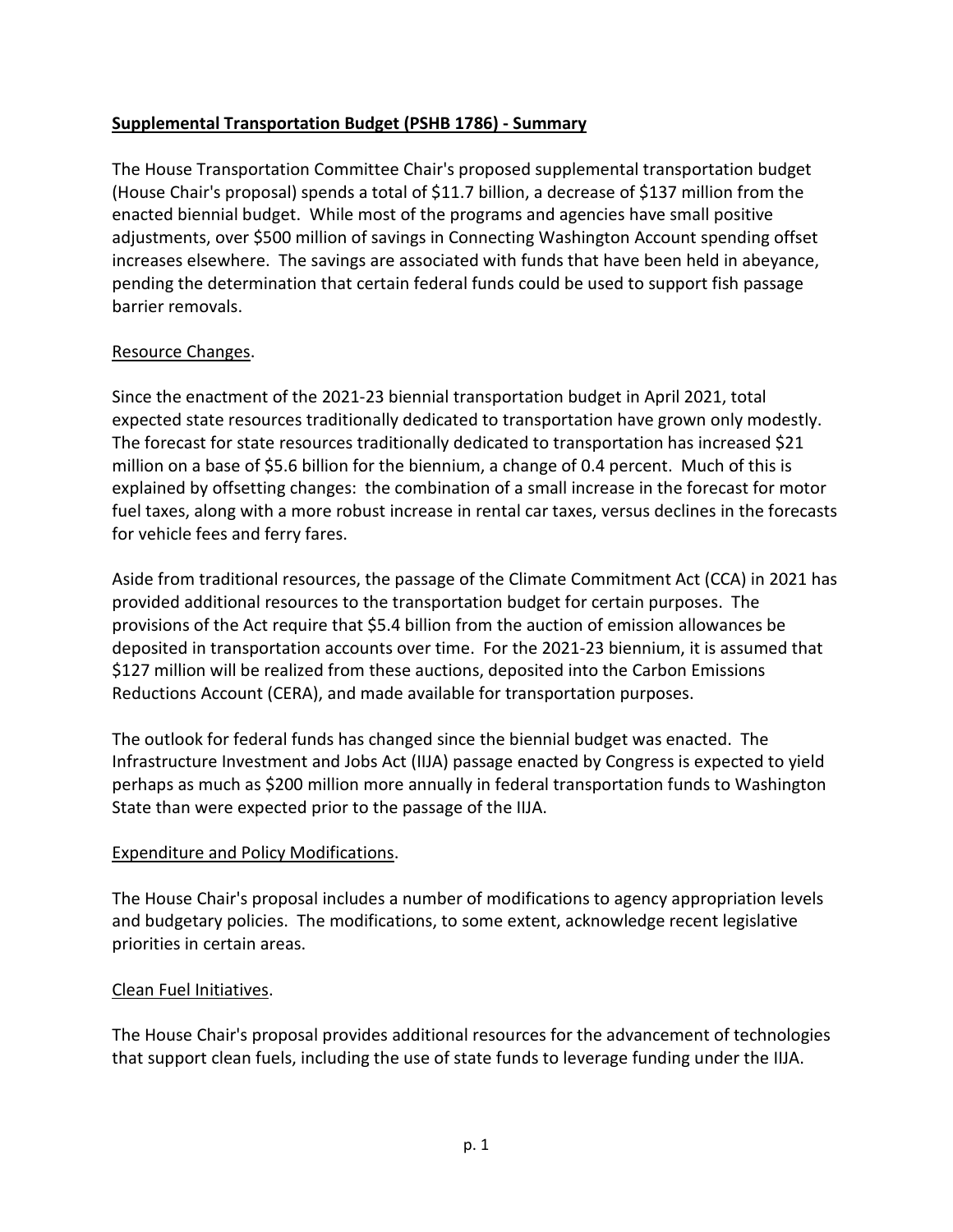- \$16.9 million of spending authority is provided to the Washington State Department of Transportation (WSDOT) to support the implementation of the National Electric Vehicle Program, the new program established for electric vehicle infrastructure in the IIJA. The total includes \$2.8 million in state matching funds. In part, the funding is intended to begin work on the electric vehicle (EV) infrastructure and mapping tool required under E2SHB 1287 (2021).
- \$2 million in additional state funds is provided for the Clean Alternative Fuel Charging Infrastructure program. The funds are accelerated from the 2023-25 biennium, bringing the total for the 2021-23 biennium to \$10.9 million.

# Rail.

The proposed modifications to budgetary expenditures and policies for rail include items for both traditional rail activity, as well as plans for ultra-high speed rail.

- \$250,000 is provided for a Joint Transportation Committee (JTC) study for the evaluation of the benefits and costs associated with the following alternatives for the Palouse River and Coulee City short-line rail system owned by WSDOT: rail banking, WSDOT ownership, and disposing of the right-of-way and returning the land to private ownership.
- \$4 million is provided for the continued coordination, engagement, and planning for a new ultra-high speed ground transportation corridor, with participation from Washington, Oregon, and British Columbia.
- \$50 million in state funds is set aside to advance Ultra-High Speed Rail as a potential match for pending federal grant opportunities.

## Public Transportation.

The passage of the CCA in 2021 provided additional funding for multimodal sources of transportation, including transit and other means of public transportation. From the CERA account, the House Chair's proposal provides the following amounts:

- \$4.7 million, for various new public transportation projects and activities;
- \$14.1 million, for newly selected special needs grants;
- \$29.8 million, for transit support grants;
- \$4.7 million, for newly selected green transportation grants; and
- \$1 million, for newly selected transit coordination grants, with priority given to grant proposals that promote the formation of joint partnerships between transit agencies or merge service delivery across entities.

In addition to the CERA-supported activities, the House Chair's proposal includes \$500,000 for King County Metro to develop a pilot program to place teams including human services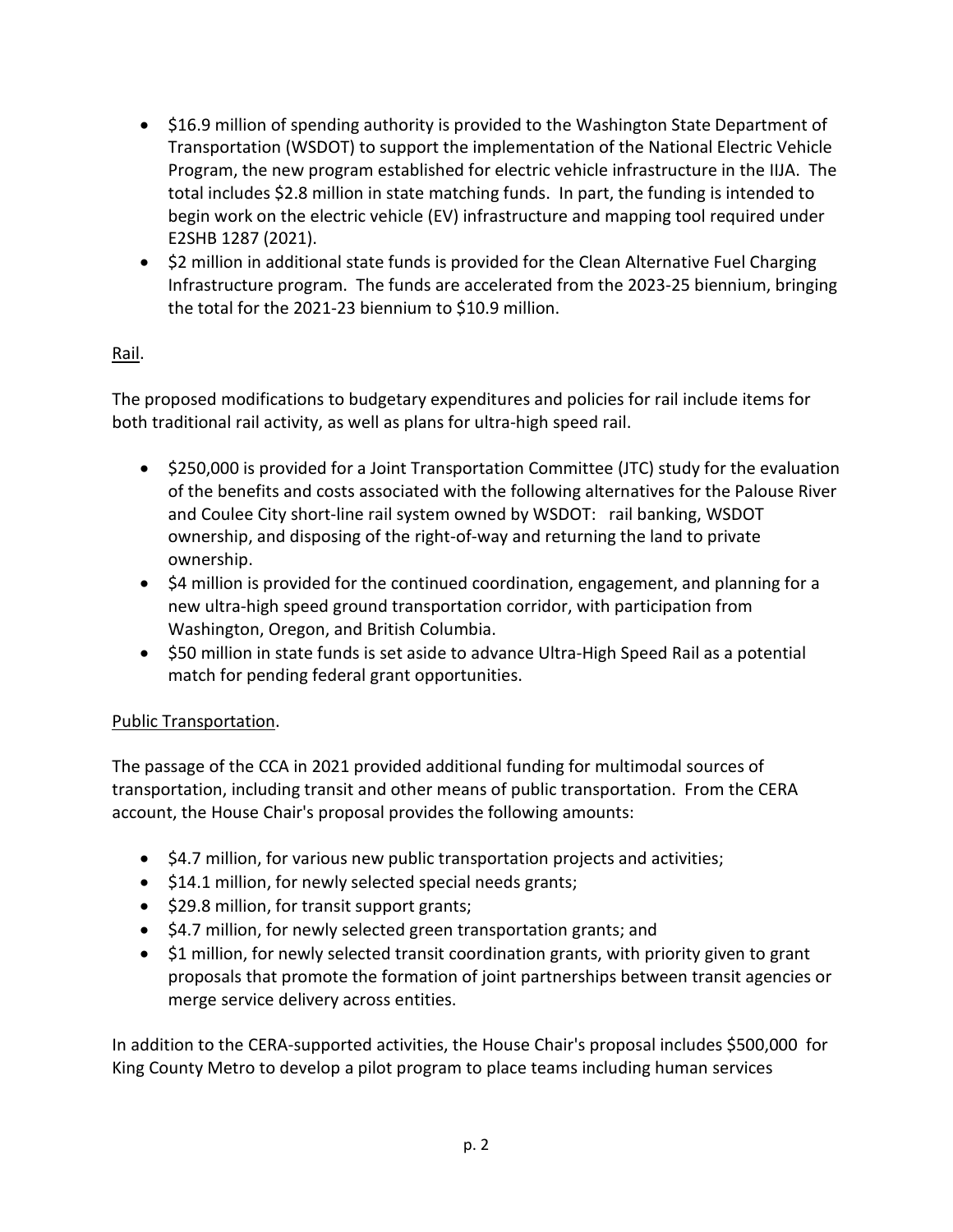personnel along routes that are enduring significant public safety issues and various disruptive behavior.

## Driver's Licensing.

On the commercial driver's licensing side, the House Chair's proposal provides funding for a couple of items to help address a shortage of commercial drivers. The amount of \$405,000 is provided to process commercial driver's license (CDL) medical certificates to comply with federal law. The amount of \$100,000 is provided to contract for a study on the potential impacts that current licensing requirements, including required training hours and testing requirements, may have on the shortage of commercial drivers, and whether adjustments to these requirements may be warranted to help alleviate the shortage.

On the personal driver's licensing side, \$350,000 is provided to expand an existing program driver's license assistance and support services in King County to low-income immigrant and refugee women.

### Washington State Ferries.

*Operations.* \$585 million in total funds is provided for Washington State Ferries (WSF) operations in the House Chair's proposal, an increase of \$40.6 million from the enacted biennial budget. Of that amount, \$9.7 million is funded by state funds and \$34.9 million is funded with additional federal transit funds from American Rescue Plan Act (ARPA). An additional \$44.7 million of these funds is available to pay for operating costs in the 2023-25 biennium.

Enhancements included in the 2022 Supplemental budget for WSF:

- \$7.5 million is provided to improve employee retention by guaranteeing work schedules and hours for on-call employees.
- \$1.8 million is provided for internships, career advancement opportunities, new employee training housing for trainees, and for the cost of required Transportation Worker Identification Credentials, or TWIC cards.
- \$3.5 million is provided for overtime costs, which remain high during the labor shortage.
- \$500,000 is provided for human resources support to hire on a continuous, year-round basis, assist applicants navigating the hiring and credentialling process, and create a recruiting plan to attract a more diverse workforce.
- \$8.9 million is provided for increased compensation of WSF employees, providing a 3.25 percent increase on July 1, 2022, and a lump sum payment of up to \$2,500, paid on a sliding scale based on income. The compensation increases in the marine collective bargaining agreements are consistent with the treatment of state employee compensation generally.
- \$17 million is provided for the increased costs of fuel and higher than previously projected credit card fees.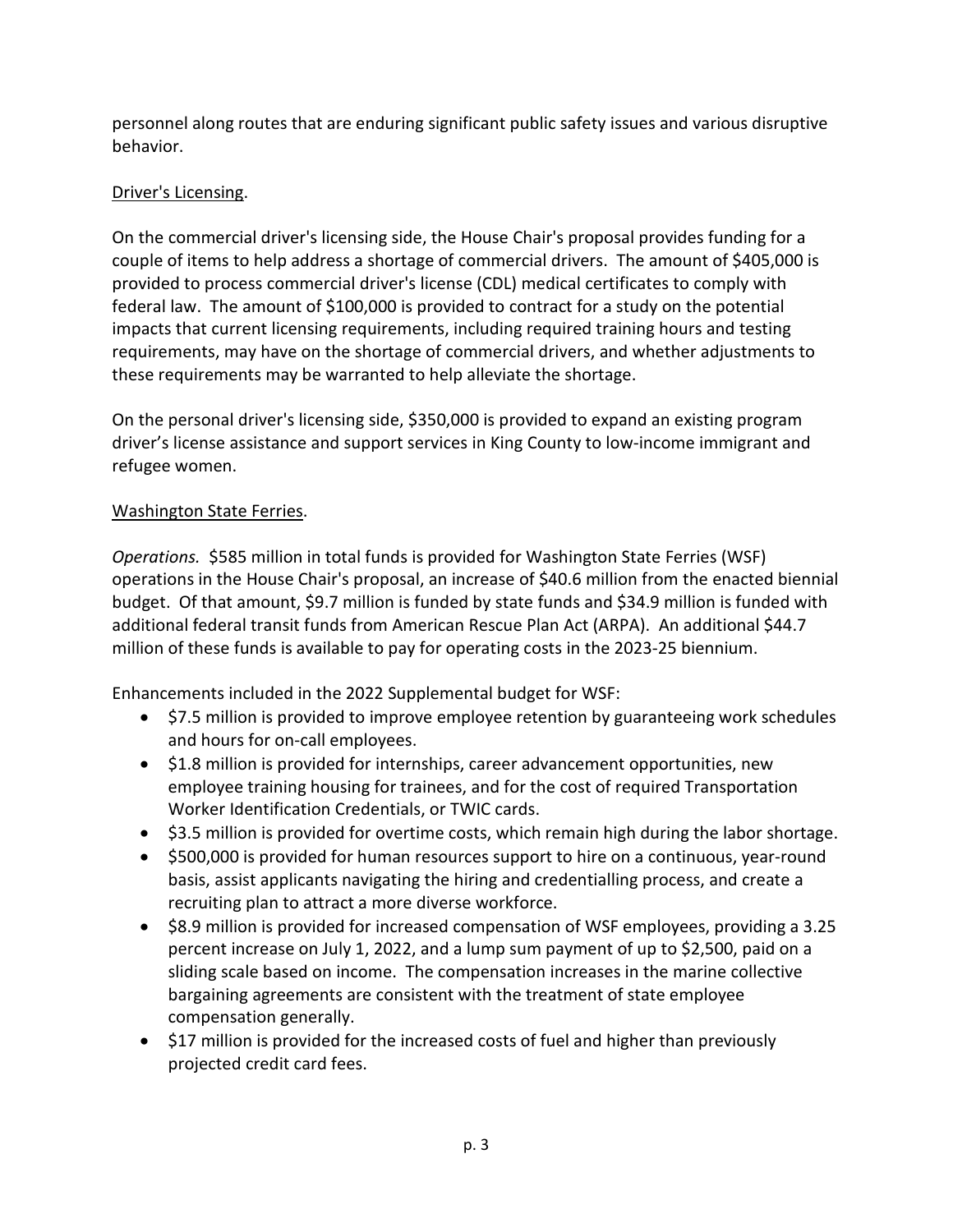• \$1.3 million is provided for staff resources for dispatch, regional operations, and maintenance of vessels and digital systems.

*Capital.* \$499 million in total funds is provided for Washington State Ferries (WSF) capital preservation and improvements in the House Chair's proposal, a decrease of \$5.7 million from the enacted biennial budget.

The only new project in the WSF Capital program is a crew dispatch system to help address missed sailings due to crewing, funded at \$14 million. Additional funds are also provided to address the Wenatchee fire repair expenses and other emergency repairs.

#### Highways: Improvements.

Some highway improvement projects approved by the Legislature through multiple transportation packages since 2005 have seen recent cost increases due to extended program delivery dates, scope refinements, escalation costs, higher labor and materials costs, and project delays due to COVID-19.

The House Chair's proposal recognizes escalating costs for several Connecting Washington (CW) projects. Total spending on capital highway improvement and preservation projects from the CW Account is expected to exceed \$2.95 billion, including backfills for the following projects for increased costs or revenue shortfalls:

- Puget Sound Gateway, SR 167, and SR 509 (\$433 million);
- SR 520 corridor improvements on the west end (\$406 million);
- Widening of I-90 Snoqualmie Pass to Easton (\$179 million);
- I-5/NB Marine View Dr to SR 529 (\$31 million);
- SR 432 Longview Grade Crossing (\$13 million); and
- Other Connecting Washington projects (\$13 million).

In addition, through the Connecting Washington program, planned work on US 395 in the North Spokane Corridor is advanced to deliver the project ahead of schedule by up to two years.

#### Highways: Maintenance.

Acknowledging several concerns about safety and security on highways and in rest areas, the House Chair's proposal includes several initiatives to address the topic.

- Additional resources are provided for maintaining and operating safety rest areas to ensure that safety rest areas are open for use (\$5 million).
- The WSDOT will conduct a pilot program in the 2021-23 biennium to allow commercial motor vehicles to park in chain up and chain off areas along highways US 2 and I-90 between May 1st and November 1st.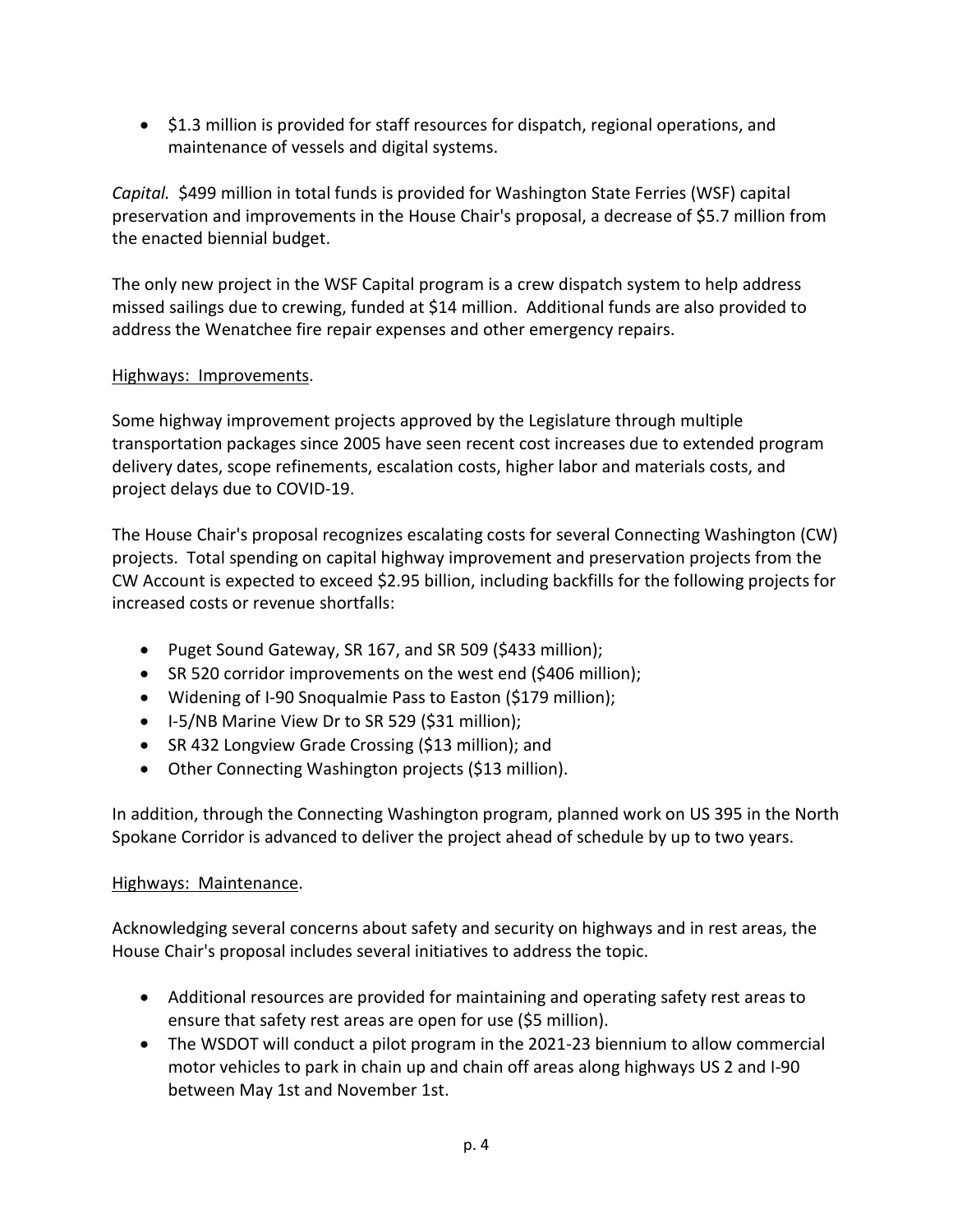- In consultation with human trafficking advocates, the WSDOT will develop, install, and inspect monthly human trafficking informational posters in every rest room in every safety rest area owned and operated by the department by December 31, 2022.
- Additional resources are provided for the department to address the risks to safety and public health associated with homeless encampments on department-owned rights-ofway, including \$2 million for encampment cleanup in the City of Fife (\$12 million).

#### Highways: Tolling.

The House Chair's proposal assumes the passage of HB 2024 that defers repayment of deferred sales taxes on the SR 520 Corridor project, already completed. The deferral reduces costs for the project by \$17.1 million for the biennium.

### Washington State Patrol.

The House Chair's proposal provides a total of \$553 million for the operating and capital costs of the Washington State Patrol (WSP), an increase of \$2 million from the 2021-23 enacted biennial transportation budget. The funding level is the net effect of recognizing vacancy savings and providing funding for emergent issues related to the high level of vacancies as well as enhancements for selected WSP activities:

- \$37 million in savings are estimated based on updated information on actual and projected vacancies in trooper and non-field force staff.
- \$14.8 million in contingency funding is provided to address emergent issues such as: operating a mini-academy and training opportunities for lateral transfers from other agencies; increased overtime, travel and other related costs; increased contracting to maintain adequate service levels; and unanticipated facility and equipment needs.
- \$2 million is provided to replace one of the WSP's aging Cessna 182 aircraft with a Cessna 206 equipped with forward looking infrared cameras.
- \$1.2 million is provided for staff and tenant improvements at the new Federal Way toxicology lab.
- \$749,000 is provided for additional staff to decrease the backlog at the VIN inspection unit, which seeks to identify and track stolen vehicle parts.
- \$554,000 is provided for a feasibility study of data collection and integration needs not addressed by One Washington.
- \$607,000 is provided for increased costs of the project to address the Marysville detachment office's project to connect its water supply to a new source and address failures in the fire suppression system.
- \$250,000 is provided for additional training related to the implementation of Substitute House Bill 2037 (peace officers use of force).
- \$981,000 is provided for costs of Substitute House bill 2057 (Strengthening diversity, equity, and inclusion in the State Patrol workforce) for staff at the WSP Diversity Office, WSP's contract for psychological exams, and the costs of the Governor's Office of Equity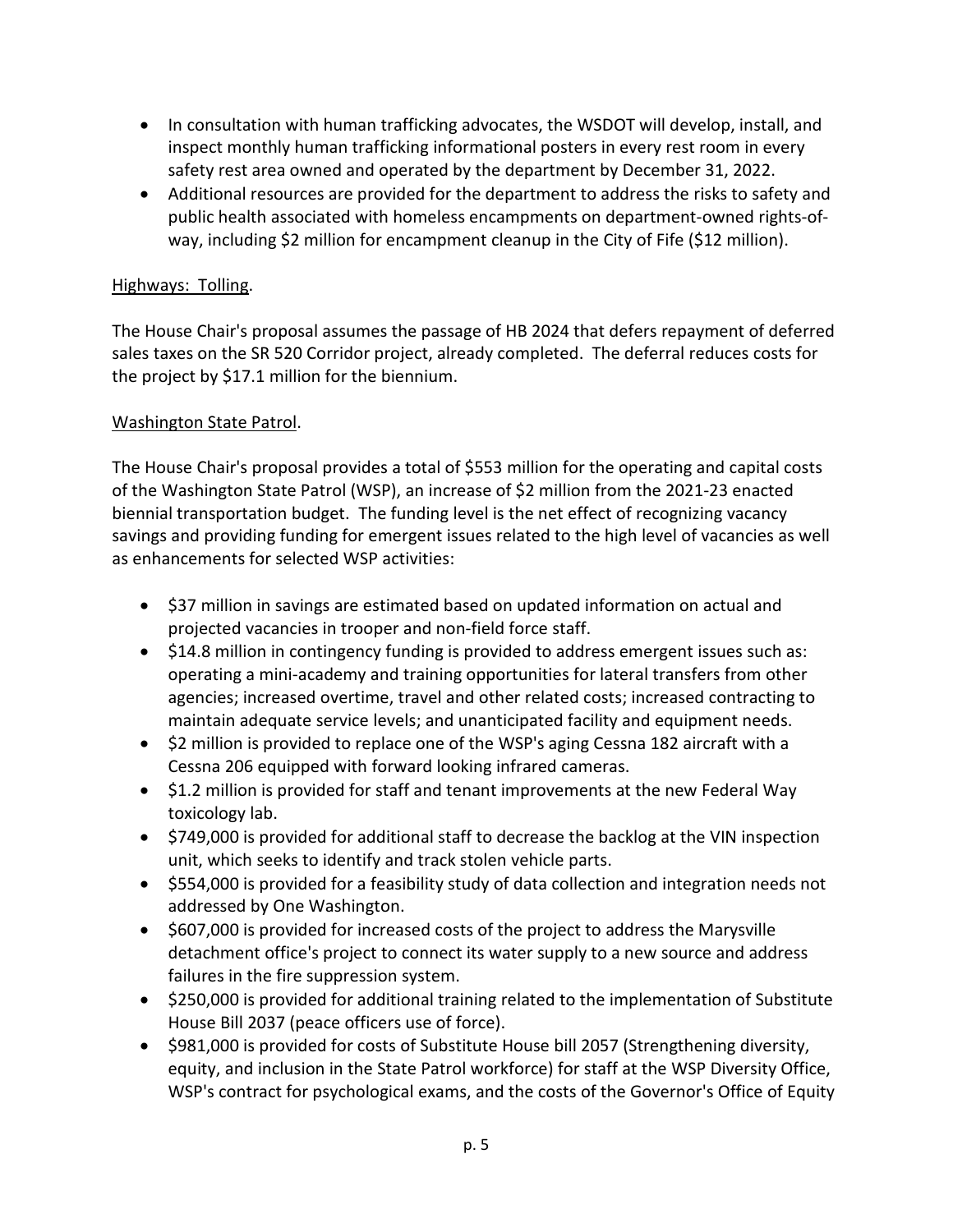in overseeing the WSP's implementation of their diversity, equity, and inclusion strategic recruitment and retention plan.

## Local Programs.

The House Chair's proposal provides funding and assistance through the WSDOT Locals Programs to support activities that help local governments.

- \$650,000 is provided to support the active transportation grant programs efforts to increase the diversity of the application pool and for expansion of the grant programs with CERA funding.
- Funding is provided from funds dedicated by the CCA to reducing carbon emissions from transportation:
	- $\circ$  \$5.6 million is provided for additional bicycle and pedestrian grants.
	- o \$6.8 million is provided for additional safe routes to schools grants.
	- $\circ$  \$6.9 million is provided for new bicycle and pedestrian projects.
- \$600,000 is provided for the City of Seattle's Office of Planning and Community Development in support of an equitable development initiative to reconnect the South Park neighborhood, currently divided by State Route 99.
- \$190,000 is provided to support the continued operation of the Puget Island-Westport ferry (Wahkiakum ferry) across the Columbia River.

## Other Legislative Priorities.

A few projects representing legislative priorities receive additional funds in the House Chair's proposal.

- Funding is provided for the WSDOT to work with Quinault Nation to construct a twomile, temporary by-pass around the 88 Corner area to address damage related to weather events and landslides (\$1.7 million).
- Additional funding is provided for the I-5/North Lewis county Interchange project to advance future funding for this project to accelerate delivery by up to two years (\$1.5 million).
- Funding is provided for the SR 162/SR 161 Additional Connectivity in South Pierce County project to conduct a study on the need for additional connectivity in the area between SR 162, south of Military Road East and north of Orting, and SR 161 in South Pierce County (\$500,000).

Another legislative priority is emphasis on diversity, equity, and inclusion. There are several items in the House Chair's proposal that address this.